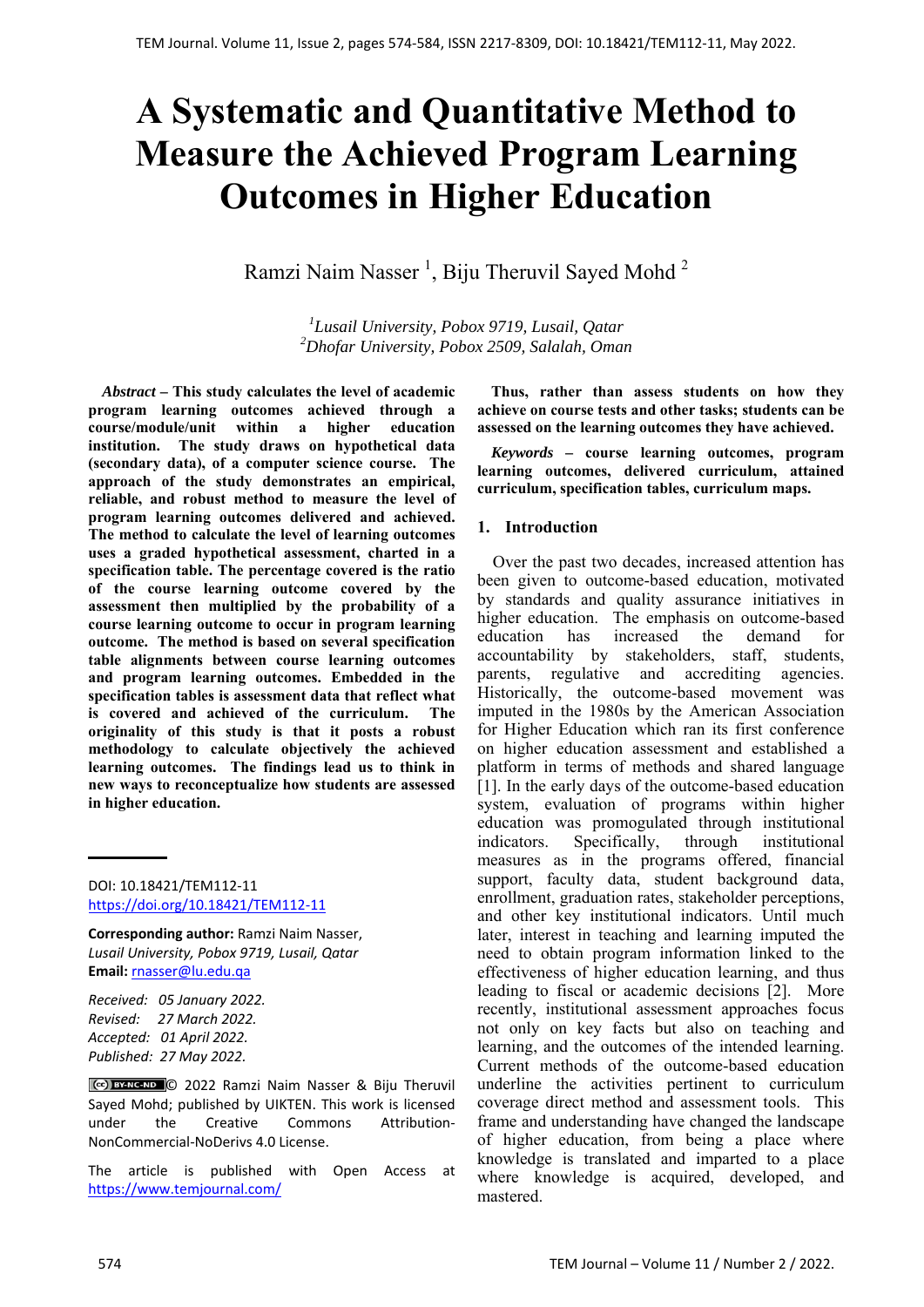One of the results of the outcome-based movement was the creation of an accountability system. Universities now show evidence of what they say they offer and in what they claim they want to achieve [3]. Universities are accountable to stakeholder and accrediting agencies to produce the evidence of student learning through data and information on assessments of the learning outcomes. The assessments are used to uncover whether students learned because of teaching, whether in knowledge, skills, and competencies. The learning is demonstrated in student work for a course or module to complete their degree. It is now accepted and practiced that the achievement of the learning outcomes are culminations of learning [3]; they ensure what students should know and be able to do at the end of the course, program, or unit.

## **2. Learning Outcomes**

What are learning outcomes and why are they significant to a program of study? Learning outcomes demonstrate the learning behaviors and competencies purposefully produced through a period of study in an educational program [4]. Learning outcomes can be framed through knowledge, skills and competencies acquired and demonstrated when student completes a program. Certainly, there are several reasons to why learning outcomes are significant, when they are achieved in a course or a program, it means the academic goals of the program have been fulfilled. Faculties in higher education design instructional activities, and curriculum-based assessments, then gather information through the tools they design to measure student achievement, providing evidence of whether the desired curriculum has been covered and achieved [5]. One common exercise is when the curriculum is aligned to all set outcomes, allowing for judgements to be made on the curriculum and whether the learning prescribed could be achieved.

Generally, the course objectives of a program provide a logical and interpretable basis to establish, categorize and define the associated learning outcomes of a course [6]. Once the curriculum is covered through teaching, it can facilitate for the instructor the opportunity to design and develop assessment tools aligned to the curriculum covered and course learning outcomes. Significantly, the program learning outcomes are the frame that could chart the teaching process and assessments. The more specific the learning outcomes, the clearer the assessment items i.e., questions, and artifacts assessing student learning, whether in knowledge, skills, or competencies.

The learning outcomes are generally written at the outset of the program design. They are aligned to the program courses or units in what is called a curriculum map. The curriculum map provides a chart of course sequence in a program and the loci of learning outcomes potentially to be assessed in one or more courses. Educators consider levels of learning hierarchies in which lower-level competencies come before advanced ones identified in the program. A course learning outcome could be achieved in introductory courses at the lower level of the "educational hierarchy," the learning outcome could be redundant to be repeated in more advanced courses. Thus, when learning outcomes are aligned to lower-level courses, their coverage could be redundant, in upper-level courses. However, the learning outcomes are aligned at the higher level, they cover higher cognitive learning, namely in the evaluation and synthesis, not found in courses at the bottom of the curriculum hierarchy. The exercise of aligning learning outcomes to fit a course of an academic program is a logical and rational process. If done systematically and consistently, they normatively and perceptibly give a clear picture where these learning outcomes are covered and where they are not covered, whether in content or the cognitive learning objectives.

Gagne [7], [8] who established the work of task analysis, proposed instructional unit maps as guides to learning hierarchies for a program. Gagne stated that in a learning hierarchy, super ordinate capabilities are more easily achieved when subordinate ones have been acquired and assimilated. Students can move from one level of hierarchy, (e.g., understanding) to another (e.g., application), once they have achieved the lower levels. The use of learning outcomes provides an overall picture or a hierarchy of competencies for the student to achieve through a program of study. As course hierarchy can be established for a program, it is also possible that learning outcomes can be placed in a hierarchy. Thus, if a learning outcome is covered in one course which is a prefix to another course *(i.e., upper level)*, the learning outcome could be used again in subsequent courses at a higher knowledge objective. To obtain a conceptual/visual understanding of program plans; many universities rely on what is known as specification tables, program maps or matrices [9]. These maps are used as guidelines and thus draw closer the courses to a cohesive whole with clear overarching set of learning outcomes that define the program.

## **3. Curriculum Maps and Specification Tables**

The program map contains courses in sequence from introductory to more advanced levels. The curriculum map is collected in several courses organized in a hierarchy of skills and competencies.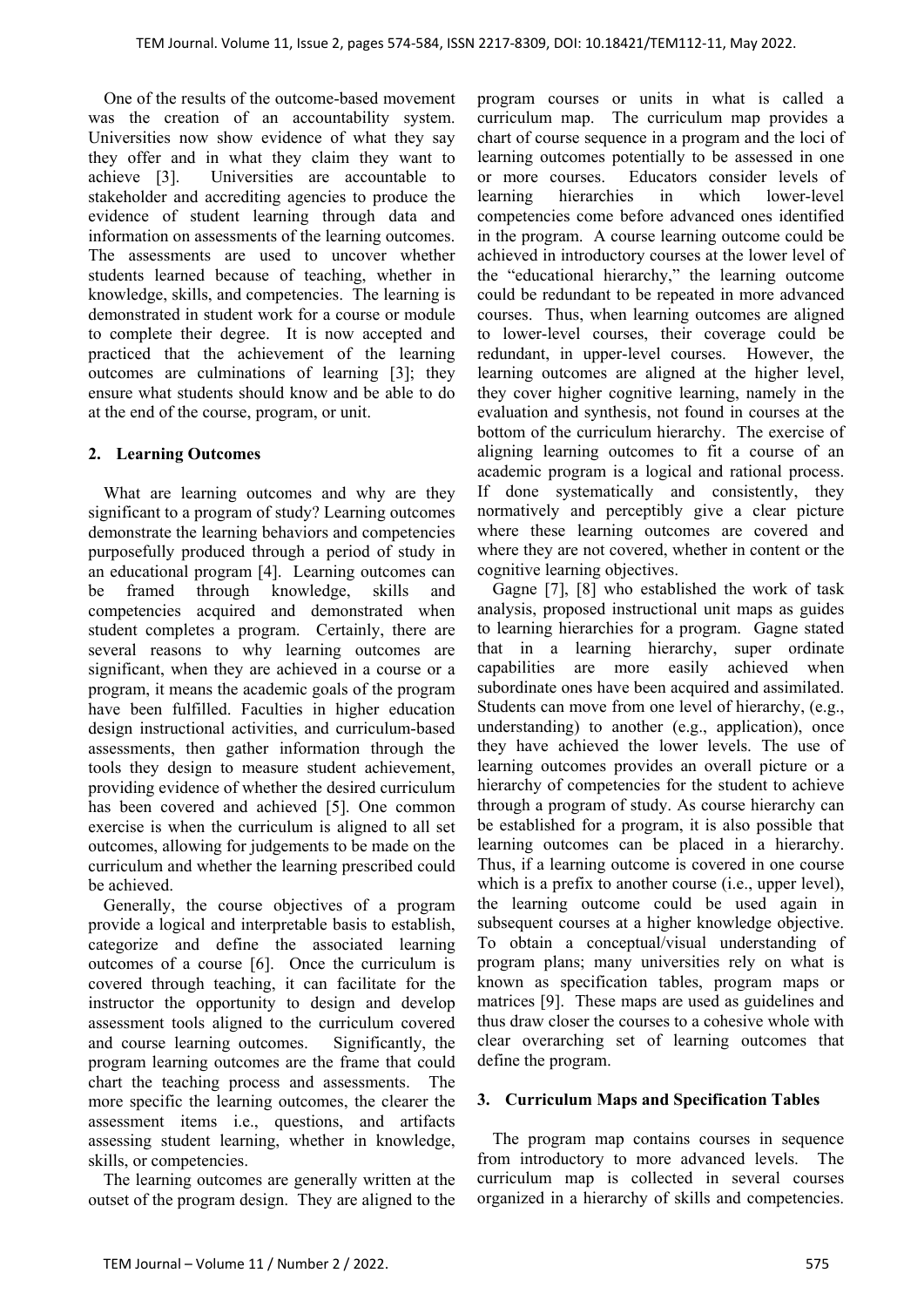The map has a tier system in which the learning outcomes of first year courses are introduced. Subsequently, in higher level courses, the learning outcomes are developed and mastered.

Generally, the complexity of the curriculum map is found in the cross-referencing of learning outcomes placed in different levels of a program chart. A course in a program can be connected to other courses in form of prerequisites. More than one course can also be aligned to program learning outcomes at different levels of program hierarchy [10]. Mapping the learning outcomes through a different level of competencies, to a larger network of alignments and links is a complex task in the education sphere. However, if such a system is in place where for each course it is identified whether a learning outcome is aligned, we can bring closer the course learning outcomes to program learning outcomes and draw closer the delivered curriculum to what the student has learned [11].

A curriculum specification table lists the learning outcomes written against a set of curriculum units. [5], [12]. The curriculum specification table is composed of columns listing the program learning outcomes crossed by the rows, listing the curriculum units (see Table 1.). Usually, a program coordinator or instructor for a course will identify the learning outcomes in each course and check the cells in the specification table that align to the program learning outcomes. However, unrefined his method is, it has course instructors identify course learning outcomes to align with program learning. Through replication and rounds of checks the inter-rater agreement gives some validity to the mapping. This process is based on a rational interpretation, and consensus driven where there is usually more than one judge whether the course learning outcomes align with program learning outcomes. This process follows from Hasson and Keeney's [13] "validity" concept in which numerous rounds take place; whereby specialists in the area review and re-review the outcomes reflecting the course objectives.

The curriculum specification table shown in Table 1. has an example where learning outcomes are given in small letters: "a," "b," "c," … crossed by the course numbers against learning outcomes. At a different level, specification tables can be built of a program learning outcome aligned to a course learning outcome and demonstrated in Table 3.

In this study we propose a method to calculate a measure of learning outcomes of both the delivered and attained; we draw on those assessments that are aligned to the curriculum (viz., course learning outcomes) to compute how much the course learning has been achieved of the delivered. The delivered curriculum is a principle where there is an intention through the academic program to deliver the material

and for the students to achieve the required curriculum. Thus, can a program learning outcome be measured quantitatively? We claim that through a systematic, scientific, and quantitative approach, it could be done.

Forming a method to measure program learning outcomes through the course by linking them to assessments is essential to this field of work. The benefit of a method helps substantiate the learning outcomes in meeting the intended curriculum of the program being offered. If such method is implemented, where several program courses can contribute to achieving the learning outcomes by calculating a quantitative measure, then it would liberal to say that these courses reflect the goals of the program.

| Table 1. Curriculum specification table of a bachelor |  |
|-------------------------------------------------------|--|
| degree of computer sciences                           |  |

|                     | <b>Program Learning Outcomes</b> |              |              |              |   |              |              |              |              |              |              |              |  |
|---------------------|----------------------------------|--------------|--------------|--------------|---|--------------|--------------|--------------|--------------|--------------|--------------|--------------|--|
| Course              | a                                | b            | $\mathbf c$  | d            | e | f            | g            | h            | i            | J            | $\bf k$      | 1            |  |
| Code                |                                  |              |              |              |   |              |              |              |              |              |              |              |  |
| ARAB101             |                                  |              |              |              |   |              |              | $\mathbf{1}$ | $\mathbf{1}$ | $\mathbf{1}$ |              |              |  |
| CMPS100B            | 1                                | 1            | 1            |              | 1 | 1            |              | 1            | 1            |              |              |              |  |
| CMPS110             | 1                                | 1            | 1            |              | 1 | 1            |              | 1            | 1            |              | 1            |              |  |
| ENGL101             |                                  | 1            |              |              |   |              | 1            | 1            | 1            | 1            |              |              |  |
| MATH199             |                                  | $\mathbf{1}$ |              | $\mathbf{1}$ |   | 1            |              |              | $\mathbf{1}$ |              |              |              |  |
| CMPS160             | 1                                | 1            | 1            |              | 1 | 1            |              | 1            | 1            |              | 1            |              |  |
| CMPS180             | 1                                | $\mathbf{1}$ |              |              | 1 | $\mathbf{1}$ |              |              | 1            |              | 1            |              |  |
| ENGL102C            |                                  | 1            |              |              |   |              | $\mathbf{1}$ | 1            | 1            | 1            |              |              |  |
| MATH370             |                                  | 1            |              | 1            |   | 1            |              |              | 1            |              |              |              |  |
| <b>SOCS102</b>      |                                  |              |              |              |   |              |              | 1            | $\mathbf{1}$ | 1            | 1            | 1            |  |
| CMPS215             | 1                                | 1            |              |              | 1 | 1            |              |              | $\mathbf{1}$ |              | 1            |              |  |
| CMPS240             | 1                                | 1            | 1            |              | 1 | $\mathbf{1}$ |              |              | 1            |              | 1            |              |  |
| ENGL203C            |                                  | 1            |              |              |   |              | 1            | 1            | 1            | 1            |              |              |  |
| ENTR <sub>200</sub> |                                  |              |              |              |   |              | 1            | 1            | 1            | 1            |              |              |  |
| CMPS250             | 1                                | 1            | 1            | $\mathbf{1}$ | 1 | 1            | 1            | 1            | 1            | $\mathbf{1}$ |              |              |  |
| CMPS260             | 1                                | 1            | 1            |              |   | $\mathbf{1}$ |              | 1            |              |              | 1            | 1            |  |
| CMPS270             | 1                                | 1            | 1            |              | 1 | 1            |              |              | 1            |              | $\mathbf{1}$ |              |  |
| CMPS310             | 1                                | 1            | 1            |              | 1 | $\mathbf{1}$ | $\mathbf{1}$ | 1            | 1            | 1            |              |              |  |
| ENGL204             |                                  | 1            |              |              |   |              |              | 1            | 1            | 1            |              |              |  |
| MATH200             |                                  | 1            |              | 1            |   | 1            |              |              | 1            |              |              |              |  |
| CMPS350             | 1                                | 1            | 1            |              | 1 | 1            |              | 1            | 1            |              | 1            |              |  |
| MATH320             |                                  | $\mathbf{1}$ |              | $\mathbf{1}$ |   | $\mathbf{1}$ |              |              | $\mathbf{1}$ |              |              |              |  |
| ENGL305             |                                  | 1            |              |              |   |              |              | 1            | 1            | 1            |              |              |  |
| CMPS405             | 1                                | 1            |              |              | 1 | 1            | 1            |              | $\mathbf{1}$ |              | 1            |              |  |
| CMPS410             | 1                                | 1            |              |              | 1 | 1            | 1            |              | 1            |              | $\mathbf{1}$ | 1            |  |
| CMPS425             | 1                                | 1            | 1            | 1            | 1 | 1            | 1            | 1            | 1            | 1            |              |              |  |
| MATH <sub>250</sub> |                                  | 1            |              | $\mathbf{1}$ |   | $\mathbf{1}$ |              |              | 1            |              |              |              |  |
| CMPS490             | 1                                | $\mathbf{1}$ | $\mathbf{1}$ |              | 1 | $\mathbf{1}$ | $\mathbf{1}$ | 1            | $\mathbf{1}$ | $\mathbf{1}$ | 1            | $\mathbf{1}$ |  |

## **4. Assessments and Their use in Course Learning Outcomes**

An academic course in a program has a set of descriptors which define and characterize each course. The learning outcomes are generally aligned to each course in the program by identifying,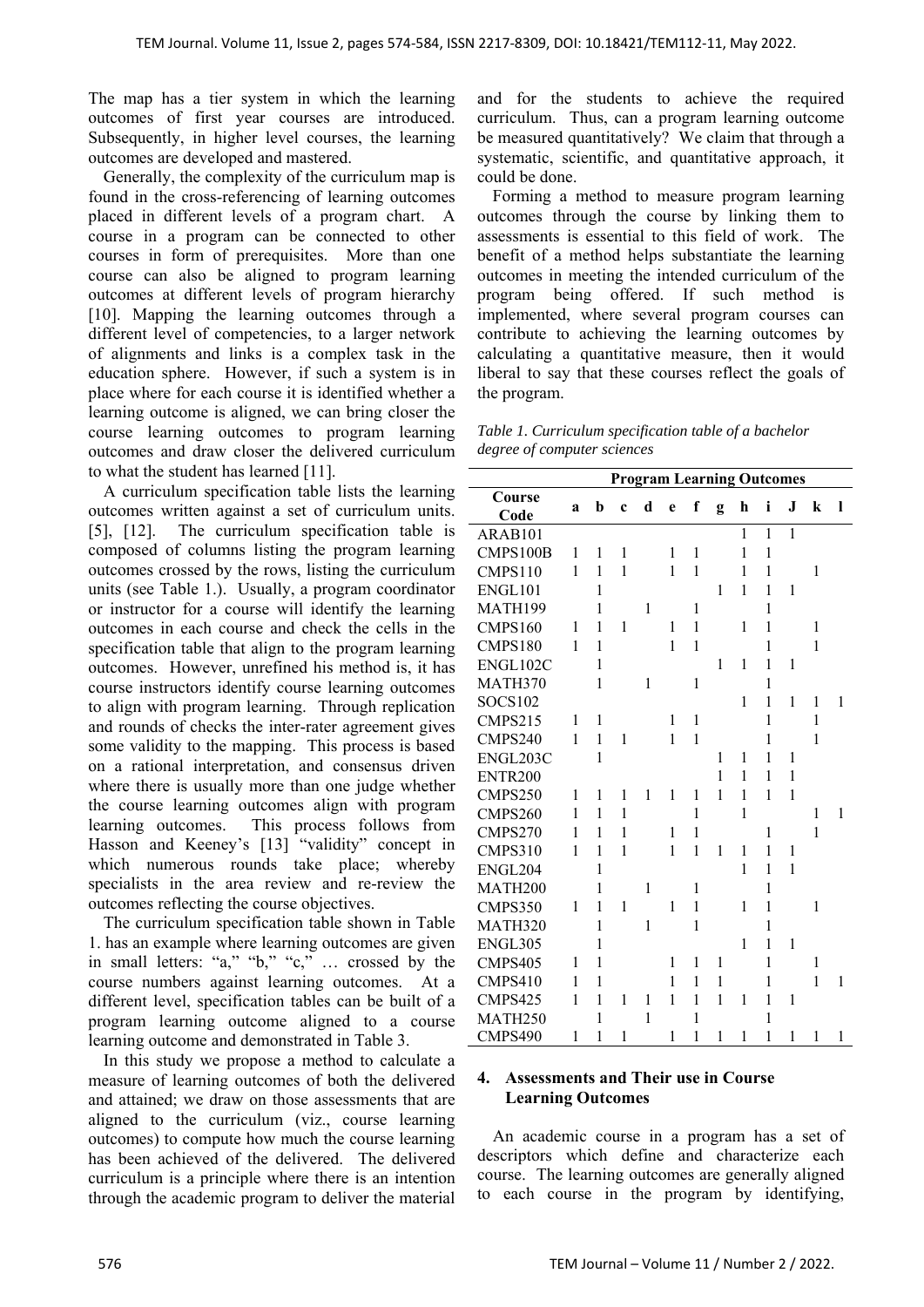knowledge, skills and competencies found in the descriptors fitting the learning outcomes. Stakeholders evaluate the appropriateness of the learning outcomes in their alignment to the course. More importantly, knowledge, skills and competencies are embedded in the assessment tools, and matched to the specific learning outcomes. The alignment of the assessment is an exercise where a match between course learning outcome and assessment tools is performed by the instructor of the course or moderated by other stakeholders. When students are assessed through the aligned tools, they provide a sensible accurate measure of whether the student has learned what was intended in the course delivered.

There are different assessment tools instructors use to evaluate student performance. Thus, the assessment method whether in-class activities, tests, or projects are inseparable and usually aligned to the outcomes of the course, and the intended curriculum (viz., includes the documents by education authorities which specify how much, how often and what should be taught in an educational setting) for the course [14]. The alignment of the assessment to the course learning outcomes augments the evidence needed to assure that the academic program is consistent with its mission and graduate attributes [15]. Students undertaking a set of courses or modules, produce a trail of achieved learning [16]. If attained, it could demonstrate student proficiencies that the program set forth.

The assessment of the curriculum consists of the type and content in each course which may be in form of tests. One way to fulfill what the planned curriculum is, is to understand what is being assessed. This is done through a quality control process where stakeholders running the program go through a process of moderation i.e., evaluating whether the course learning outcomes align with the program learning outcomes. Agreement around the learning outcomes fitting the curriculum is consensus driven where faculty and other stakeholders place emphasis on the curriculum and its coverage. There are constant revisions and calibrations made to the alignment match until consensus is reached. Once this is achieved, the course learning outcomes guide the designing and writing of assessment items which are developed to match the curriculum, specifically the content to be attained. The general overarching element of learning outcomes is that it provides a framework where the teaching and course assessment are guided. One of the persistent issues in the review of a program is to assess what has been learned. Thus, to ensure that learning outcomes are achieved, the assessment items or tools are judged to align with course learning outcome. A challenging aspect in this approach is to objectively, assess the delivered curriculum through classroom assessments. And the

extent which the student has reached or attained the learning outcomes established for a module or course. The attainment of the learning outcomes is explicitly embedded in the course or unit assessments and can be evaluated through formative, summative or continuous assessments [17].

## **5. Method and Analysis**

To develop this method, one course/module was used from the computer science program. The method could be scaled to other courses or modules intended to cover the curriculum or cover a specific program. As in every course or module at this private university, course learning outcomes are mapped to program learning outcomes. Typically, it is assumed that a committee or a course instructor develops the course learning outcomes and maps to the prescribed program. Once the assessments are created in a course, they are also aligned to the course learning outcomes and content and thus linked to the program. Student assessments might not completely cover the course which then may call for further action. Also, in some cases, the learning outcomes will not be completely covered by the instruction which then draw for redesigning the course as to fulfill the alignment between the curriculum and the course learning outcomes.

The method will demonstrate at a quantitative level how much of the program outcomes is covered and attained through the assessments. Two important measures can be calculated through this method. A calculation for the intended (i.e., covered) curriculum and the second for the attained (i.e., achieved). The intended curriculum gives a measure of how much the course learning outcome has been covered through the curriculum. The desire is to achieve the intended course learning outcomes, faculty and stakeholders have only to draw on those assessments that are aligned to the program course and calculate how much of the course learning has been achieved. The achieved course learning outcome can be measured quantitatively by how much it is covered in the assessment.

To illustrate the method, an assessment of a course is demonstrated as a hypothetical example. The assessment tools are two tests and combination of quizzes and assignments (aggregated under one score) and a final exam. The items of all the assessments were judged by the course instructor(s) to align with course learning outcomes. Likewise, the course learning outcomes are also judged to align to the program learning outcomes. Typically, before the assessments are administered, pre-moderation practices allow instructors and other stakeholders to judge the items in the assessments to align with the learning outcomes.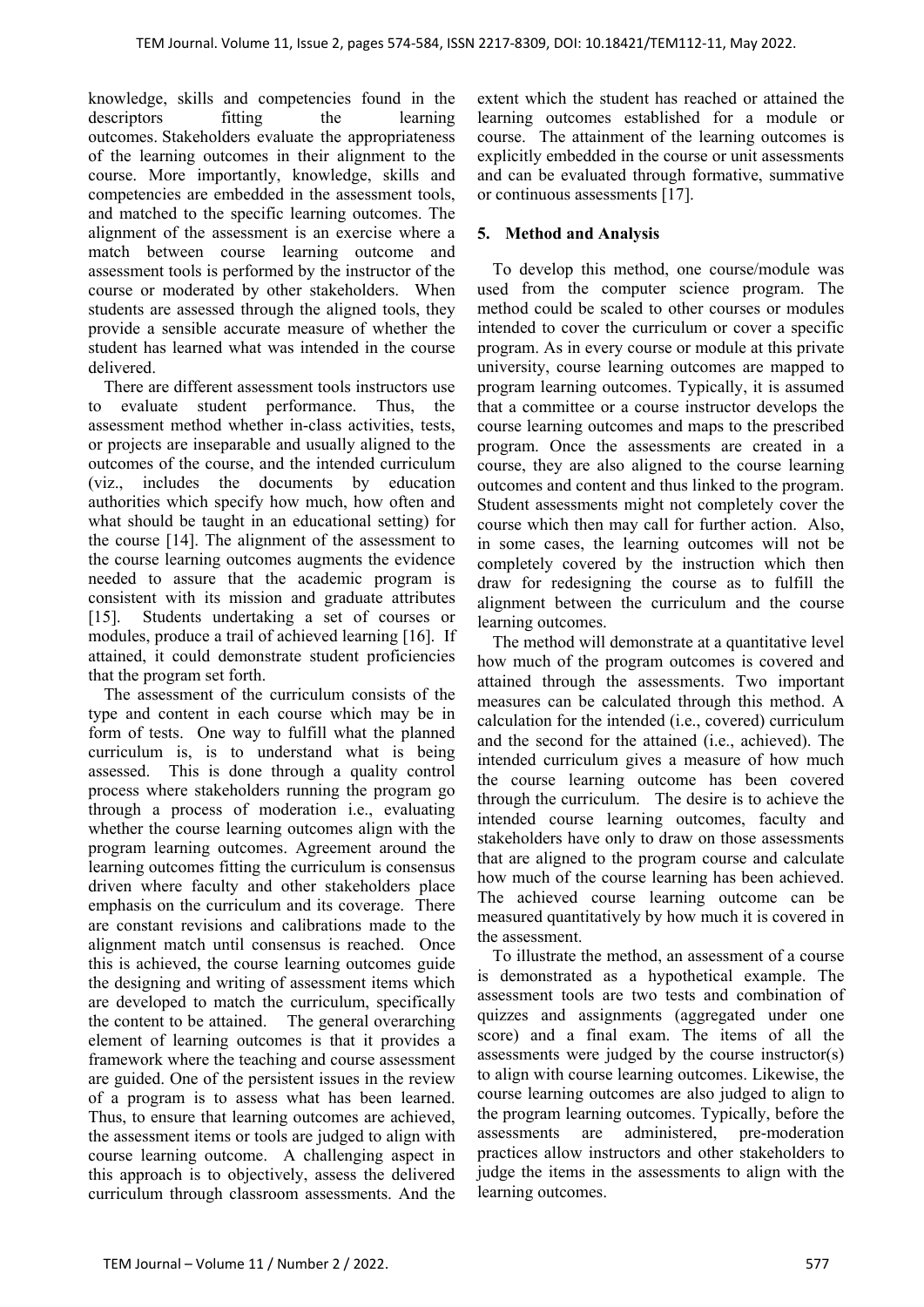A quantitative measure of the course learning outcome can be calculated by identifying its specific assessment. For instance, for course learning outcome-1, course learning outcome-5 and course learning outcome-8 all are covered in test-1. Some items of test-1 can for instance, cover learning outcome-1, while other items could cover learning outcome-5 and so on. These items have different weights based on the difficulty of the items and the cognitive level they demand as judged by the assessor. So, an assessment can have different weights to cover the course learning outcomes.

*Table 2. Course learning outcome crossed with the delivered and attained assessment* 

| <b>CLO</b><br>No.       | Test $1/20$<br>Delivered |    | Test 1<br>/20<br>Attained | Test 2<br>/30 Delivered |    | Test 2<br>/30<br>Attained | CA/10<br>Delivered |      |      |             |    |           | CA/10<br>Attained |      | Final/40<br>Delivered |  | $%$ of CLO<br>Attained |
|-------------------------|--------------------------|----|---------------------------|-------------------------|----|---------------------------|--------------------|------|------|-------------|----|-----------|-------------------|------|-----------------------|--|------------------------|
|                         |                          |    |                           |                         |    |                           |                    |      |      |             |    |           |                   |      |                       |  |                        |
| 1                       | 50%*20                   | 10 | 6.20                      |                         |    |                           |                    |      |      | $10\%*40$   | 4  | 3.50      | 69.29             |      |                       |  |                        |
| $\overline{2}$          |                          |    |                           | $40\%*30$               | 12 | 8.40                      |                    |      |      | 25%*40      | 10 | 7.30      | 71.36             |      |                       |  |                        |
| 3                       |                          |    |                           | $20\%*30$               | 6  | 4.30                      |                    |      |      | 15%*40<br>6 |    | 3.60      | 65.83             |      |                       |  |                        |
| $\overline{\mathbf{4}}$ |                          |    |                           |                         |    |                           |                    |      |      | 15%*40<br>6 |    |           |                   | 4.15 | 69.17                 |  |                        |
| 5                       | 25%*20                   | 5  | 2.90                      |                         |    |                           | $20\%*10$          | 2    | 1.35 |             |    |           | 60.71             |      |                       |  |                        |
| 6                       |                          |    |                           |                         |    |                           | $10\%*10$          | 0.80 |      |             |    | $15\%*40$ | 6                 | 4.30 | 72.86                 |  |                        |
| $\overline{7}$          |                          |    |                           |                         |    |                           | $50\%*10$          | 5    |      |             |    |           | 51.00             |      |                       |  |                        |
| 8                       | 25%*20                   | 5  | 3.60                      |                         |    |                           |                    |      |      | $15\%*40$   | 6  | 3.55      | 65.00             |      |                       |  |                        |
| 9                       |                          |    |                           | $20\%*30$               | 6  | 4.00                      |                    |      |      |             |    |           | 66.67             |      |                       |  |                        |
| 10                      |                          |    |                           | $20\%*30$               | 6  | 4.20                      |                    |      |      | $5\%*40$    | 2  | 0.65      | 60.63             |      |                       |  |                        |
| 11                      |                          |    |                           |                         |    |                           | $20\%*10$          | 2    | 1.45 |             |    |           | 72.50             |      |                       |  |                        |

|  |  |  | Table 3. Course learning outcomes mapped against assessments and program learning outcomes |  |  |
|--|--|--|--------------------------------------------------------------------------------------------|--|--|
|  |  |  |                                                                                            |  |  |

| <b>CLO</b><br><b>No</b> | Test 1/20<br><b>Delivered</b> |    | Test<br>1/20<br>Attained | Test 2/30<br>Delivered |    | Test<br>2/30<br>Attained | CA/10<br>Delivered |                | CA/10<br>Attained | Final/40<br>Delivered |    | Final/40<br>Attained | $%$ of<br><b>CLO</b><br>Attained | <b>Program Learning Outcomes</b><br><b>Delivered</b> |              |   |          |   |              |              |   |          |
|-------------------------|-------------------------------|----|--------------------------|------------------------|----|--------------------------|--------------------|----------------|-------------------|-----------------------|----|----------------------|----------------------------------|------------------------------------------------------|--------------|---|----------|---|--------------|--------------|---|----------|
|                         |                               |    |                          |                        |    |                          |                    |                |                   |                       |    |                      |                                  | a                                                    | b            | C | d        | e | $\mathbf f$  | g            | h |          |
| 1                       | 50%*20                        | 10 | 6.20                     |                        |    |                          |                    |                |                   | 10%*40                | 4  | 3.50                 | 69.29                            | $\mathbf 0$                                          |              | 0 | <b>X</b> |   |              | $\mathsf{x}$ | 0 | $\Omega$ |
| $\mathbf{2}$            |                               |    |                          | 40%*30                 | 12 | 8.40                     |                    |                |                   | 25%*40                | 10 | 7.30                 | 71.36                            | $\mathbf{1}$                                         | 0            | 1 | X        | 0 | 0            | $\mathsf{x}$ |   | 1        |
| 3                       |                               |    |                          | 20%*30                 | 6  | 4.30                     |                    |                |                   | 15%*40                | 6  | 3.60                 | 65.83                            |                                                      | 0            |   | X        | 0 |              | X            |   |          |
| 4                       |                               |    |                          |                        |    |                          |                    |                |                   | 15%*40                | 6  | 4.15                 | 69.17                            | $\mathbf{1}$                                         | 0            |   | X        | 0 | 0            | X            |   | 1        |
| 5                       | 25%*20                        | 5  | 2.90                     |                        |    |                          | 20%*10             | $\overline{2}$ | 1.35              |                       |    |                      | 60.71                            | $\mathbf 0$                                          | $\mathbf{1}$ | 0 | X        |   | 0            | $\mathsf{x}$ |   |          |
| 6                       |                               |    |                          |                        |    |                          | 10%*10             | $\mathbf{1}$   | 0.80              | 15%*40                | 6  | 4.30                 | 72.86                            | 0                                                    | $\mathbf{1}$ | 0 | X        | 0 |              | $\mathsf{x}$ | 0 | 0        |
| 7                       |                               |    |                          |                        |    |                          | 50%*10             | 5              | 2.55              |                       |    |                      | 51.00                            | 0                                                    | $\mathbf{1}$ | 0 | X        |   |              | X            |   | 1        |
| 8                       | 25%*20                        | 5  | 3.60                     |                        |    |                          |                    |                |                   | 15%*40                | 6  | 3.55                 | 65.00                            | $\mathbf{1}$                                         | 0            |   | X        | 0 |              | X            |   |          |
| 9                       |                               |    |                          | 20%*30                 | 6  | 4.00                     |                    |                |                   |                       |    |                      | 66.67                            | 0                                                    | $\mathbf{1}$ | 0 | X        |   | 0            | $\mathsf{x}$ |   | 1        |
| 10                      |                               |    |                          | 20%*30                 | 6  | 4.20                     |                    |                |                   | 5%*40                 | 2  | 0.65                 | 60.63                            | $\mathbf{1}$                                         | 0            |   | X        | 0 | 0            | X            |   | 1        |
| 11                      |                               |    |                          |                        |    |                          | 20%*10             | $\overline{2}$ | 1.45              |                       |    |                      | 72.50                            | 0                                                    | $\mathbf{1}$ | 0 | X        |   | 0            | X            |   | 1        |
|                         |                               | 20 | 12.7                     |                        | 30 | 20.9                     |                    | 10             | 6.15              |                       | 40 | 27.05                | 66.80                            | 5.                                                   | 6            | 5 | X        | 5 | $\mathbf{2}$ | X            | 9 | 9        |

*Table 4. Calculation of the delivered and attained program learning outcome*

|                            | A                                                                          | B                                                                                                                       | С                                                                                        | D                                                                                                 | DxB                                                                                                                                                      |                                                                                                                     | E                                                                                                                                   | DxE                                                                                                                                              |
|----------------------------|----------------------------------------------------------------------------|-------------------------------------------------------------------------------------------------------------------------|------------------------------------------------------------------------------------------|---------------------------------------------------------------------------------------------------|----------------------------------------------------------------------------------------------------------------------------------------------------------|---------------------------------------------------------------------------------------------------------------------|-------------------------------------------------------------------------------------------------------------------------------------|--------------------------------------------------------------------------------------------------------------------------------------------------|
| Course Learning<br>Outcome | learning outcome in<br>course<br>program learning<br>outcomes<br>Number of | course<br>Ξ<br>program learning<br>learning outcome<br>ō<br>outcomes<br>Probability<br>occurrence of<br>$\overline{41}$ | ದ<br><b>Delivered points from</b><br>100 to appear in the<br>course learning<br>outcomes | assessment occurring<br>in a course learning<br>$\mathfrak{b}$<br>C/100<br>Probability<br>outcome | outcomes<br>assessment of<br>occurring in program<br>$\mathfrak{o}\mathfrak{f}$<br>learning outcome<br>Joint probability<br>course learning<br>delivered | student<br>ದ<br>from<br>ದ<br>course learning<br>appear in<br>outcomes<br>attained points<br>Hypotheti-cal<br>100 to | 100 to appear in<br>student attained points<br>of Hypothetic-al<br>course learning<br>putcomes<br>from a<br>Ratio<br>$\mathfrak{a}$ | hypothetically attained<br>- 드<br>$\mathfrak{b}$<br>program learning<br>occurring<br>course learning<br>Joint probability<br>outcome<br>outcomes |
|                            | 3                                                                          | 0.073                                                                                                                   | 14                                                                                       | 0.14                                                                                              | 0.01024                                                                                                                                                  | 9.7                                                                                                                 | .097                                                                                                                                | 0.007081                                                                                                                                         |
|                            | 4                                                                          | 0.098                                                                                                                   | 22                                                                                       | 0.22                                                                                              | 0.02146                                                                                                                                                  | 15.7                                                                                                                | 0.157                                                                                                                               | 0.015386                                                                                                                                         |
| 3                          | 4                                                                          | 0.098                                                                                                                   | 12                                                                                       | 0.12                                                                                              | 0.01171                                                                                                                                                  | 7.9                                                                                                                 | 0.079                                                                                                                               | 0.007742                                                                                                                                         |
|                            | 4                                                                          | 0.098                                                                                                                   | 6                                                                                        | 0.06                                                                                              | 0.00585                                                                                                                                                  | 4.15                                                                                                                | 0.0415                                                                                                                              | 0.004067                                                                                                                                         |
|                            | 4                                                                          | 0.098                                                                                                                   |                                                                                          | 0.07                                                                                              | 0.00683                                                                                                                                                  | 4.25                                                                                                                | 0.0425                                                                                                                              | 0.004165                                                                                                                                         |
| 6                          | $\overline{c}$                                                             | 0.049                                                                                                                   |                                                                                          | 0.07                                                                                              | 0.00341                                                                                                                                                  | 5.1                                                                                                                 | 0.051                                                                                                                               | 0.002499                                                                                                                                         |
|                            | 4                                                                          | 0.098                                                                                                                   |                                                                                          | 0.05                                                                                              | 0.00488                                                                                                                                                  | 2.55                                                                                                                | 0.0255                                                                                                                              | 0.002499                                                                                                                                         |
| 8                          | 4                                                                          | 0.098                                                                                                                   | 11                                                                                       | 0.11                                                                                              | 0.01073                                                                                                                                                  | 3.55                                                                                                                | 0.0355                                                                                                                              | 0.003479                                                                                                                                         |
| 9                          | 4                                                                          | 0.098                                                                                                                   | 6                                                                                        | 0.06                                                                                              | 0.00585                                                                                                                                                  | 4                                                                                                                   | 0.04                                                                                                                                | 0.00392                                                                                                                                          |
| 10                         | 4                                                                          | 0.098                                                                                                                   | 8                                                                                        | 0.08                                                                                              | 0.00780                                                                                                                                                  | 4.85                                                                                                                | 0.0485                                                                                                                              | 0.004753                                                                                                                                         |
| 11                         | 4                                                                          | 0.098                                                                                                                   |                                                                                          | 0.02                                                                                              | 0.00195                                                                                                                                                  | 1.45                                                                                                                | 0.0145                                                                                                                              | 0.001421                                                                                                                                         |
|                            | 41                                                                         |                                                                                                                         | 100                                                                                      |                                                                                                   | 0.091                                                                                                                                                    | 63.2                                                                                                                | 0.632                                                                                                                               | 0.057012                                                                                                                                         |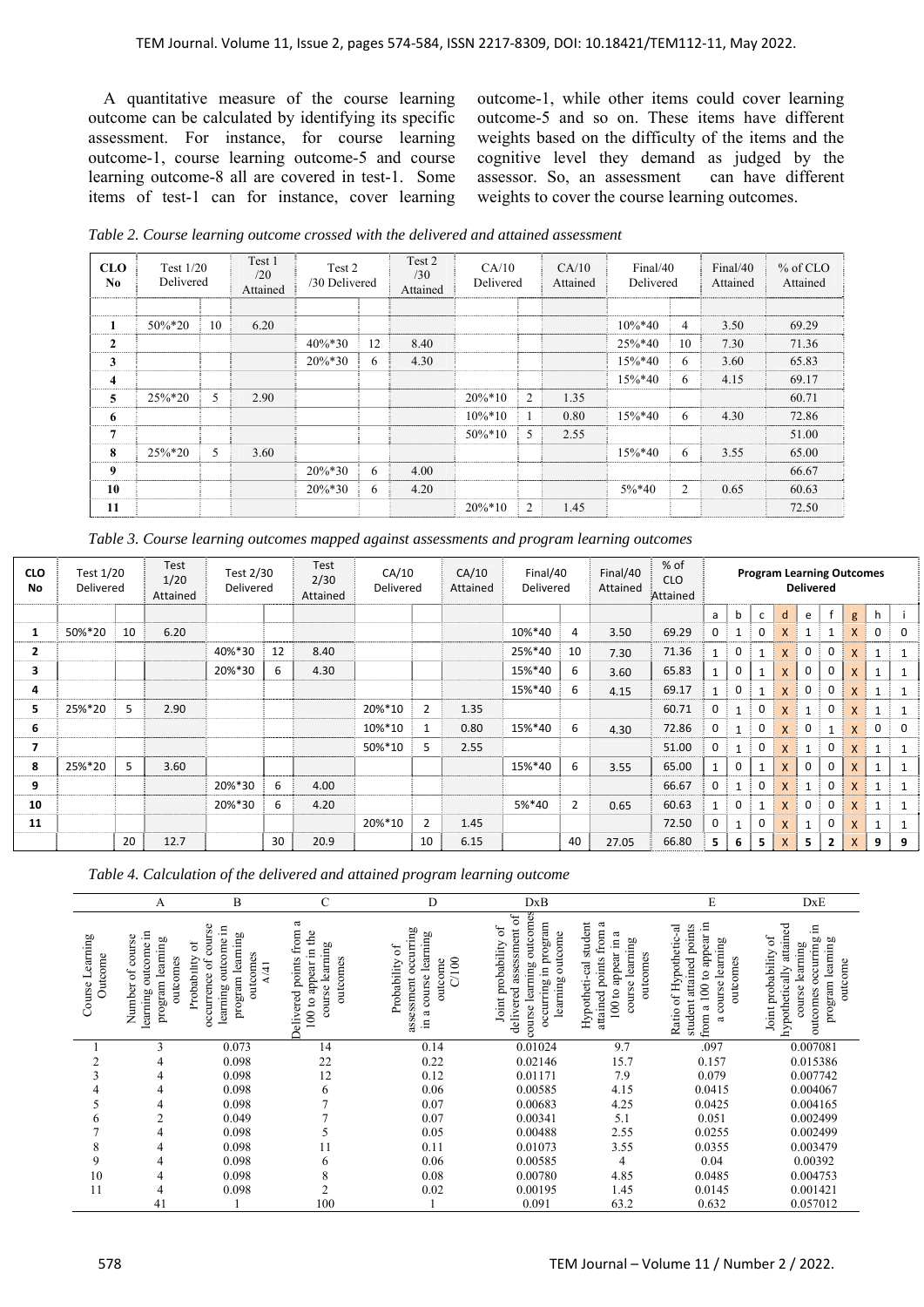The first row and the second cell in Table 2. indicate the number of points (20) for the assessment in the course i.e., the total points for assessment-1 i.e., test-1. Thus, the learning outcome-1 covered by 10 points through assessment-1 out of the 20 points; course learning outcome-5 covers 5 points through assessment-1 out of the 20 points; and course learning outcome-8 covers 5 points through assessment-1 out of the 20 points. Thus, the assessment makes up 20 points of what we consider as delivered. Using the assessment specification table, we can identify the delivered as well as the attained. What is attained is the measure of how much students achieved on the assessment as opposed to the delivered which is what the assessment covers of the curriculum. In Table 2., assessment-1, column 4 indicates that attained by students on the assessment i.e., test-1 (as an average score), comes to 6.20, 2.90 and 3.60 for course learning outcome-1, course learning outcome-5 and course learning outcome-8 respectively. We can also recognize what is covered and achieved for each learning outcome. We can demonstrate this through Table 2. The assessment type is in the columns and learning outcome in the rows. The learning outcome 1 is identified by the first columns of Table 2. and Table 3. If we observe the  $2<sup>nd</sup>$  column, half (50%) of test-1 covers course learning outcome-1, 25% of test-1 covers course learning outcome-5 and 25% of test-1 covers course learning outcome-8. In this example, the average student scores of the assessments are presented. For example, the attainment of assessment 1 has the average value of 6.20 on the  $4<sup>th</sup>$  column and the  $3<sup>rd</sup>$  row of Table 2. is the score attained by students on test-1 covering only learning outcome-1; 2.90 and 3.60 on the same assessment, is the level attained by students for learning outcome-5, and learning outcome-8 respectively.

The last column of Table 3. shows the percentage of the course learning outcome attained by students through all the assessments for each course learning outcome. This is based on the delivered curriculum that is how much students achieved of the delivered curriculum. The percentage of attained course learning outcome-1 through test-1 and final exam (see row 3) comes to a hypothetical 69.29% of outcome-1 attained by students. This is calculated by adding the achieved on test-1 and final exam divided by 14 points (i.e., ((6.20+3.5)/14)x100). Note, 14 out of the total hundred points is the percentage of the course learning outcome covered by the two assessments—Test-1 and the Final Exam. In other words, 14 in the denominator is the total points from assessment test-1 (10 points) and the final (4 points) covering course learning outcome-1.

Table 3. shows the information as in the previous Table 2., with the addition of program learning outcomes crossed with the course learning outcomes and shown in the last 9-right columns. The "1" in the last 9-right columns of Table 3. indicates the course learning outcome aligned to the program learning outcomes. The "0" indicates that no alignment exists. As an example, the program learning outcomes-b, program learning outcome-e and program learning outcome-f are aligned to course learning outcome-1.

In Table 2. and Table 3., the fourth, seventh, tenth, and thirteenth column show the attained score by students on test-1, test-2, continuous assessments, and final exam. The probability of the attained can be calculated for each course learning outcome by taking the attained points for a particular course learning outcome and dividing by the total number of points covered for the course. Again, as mentioned earlier, the delivered curriculum, which is intended and covered by the assessments, the attained is the curriculum achieved, based on student performance on the assessment. To calculate the probability of the delivered curriculum for course learning outcome-1, we use the multiplication rule. The delivered curriculum for learning outcome-1 is 0.14, considering that 10 points allocated for test-1 and 4 points are allocated for the final exam, totaling 14 points out of a 100. The number, 14 points in ratio of 0.14 is multiplied by the probability of the program learning outcomes being covered by the course learning outcome-1. Course learning outcome-1 aligned with program learning outcomes "b", "e", "f", and thus has a probable occurrence in a program of 3/41 or 0.073. This would be the probability of occurrence of course learning outcome in the program. Thus, using the Multiplication Rule of the course learning outcome-1 and program learning outcome probability event, is  $0.14 \times 0.073 = 0.0102$ . This can be explained as the delivered curriculum by course learning outcome-1 which covers 1.02% of the program through course learning outcome-1. We can calculate through the Multiplication Rule, how much each course learning outcome covers the program learning outcomes. The sum of these joint probabilities of course learning outcome-1 to course learning outcome-11, gives the total probability or percentage of how much the program is covered of the course.

The achieved measure follows the same method as the delivered but measures the extent the student has achieved the course learning outcomes. This is measured by the assessments (e.g., tests-1, assignments and so forth) in which the students demonstrate what they know of the curriculum covered.. We can demonstrate this procedure through the shown in Table 3. As mentioned in the previous example, the course learning outcome-1 is aligned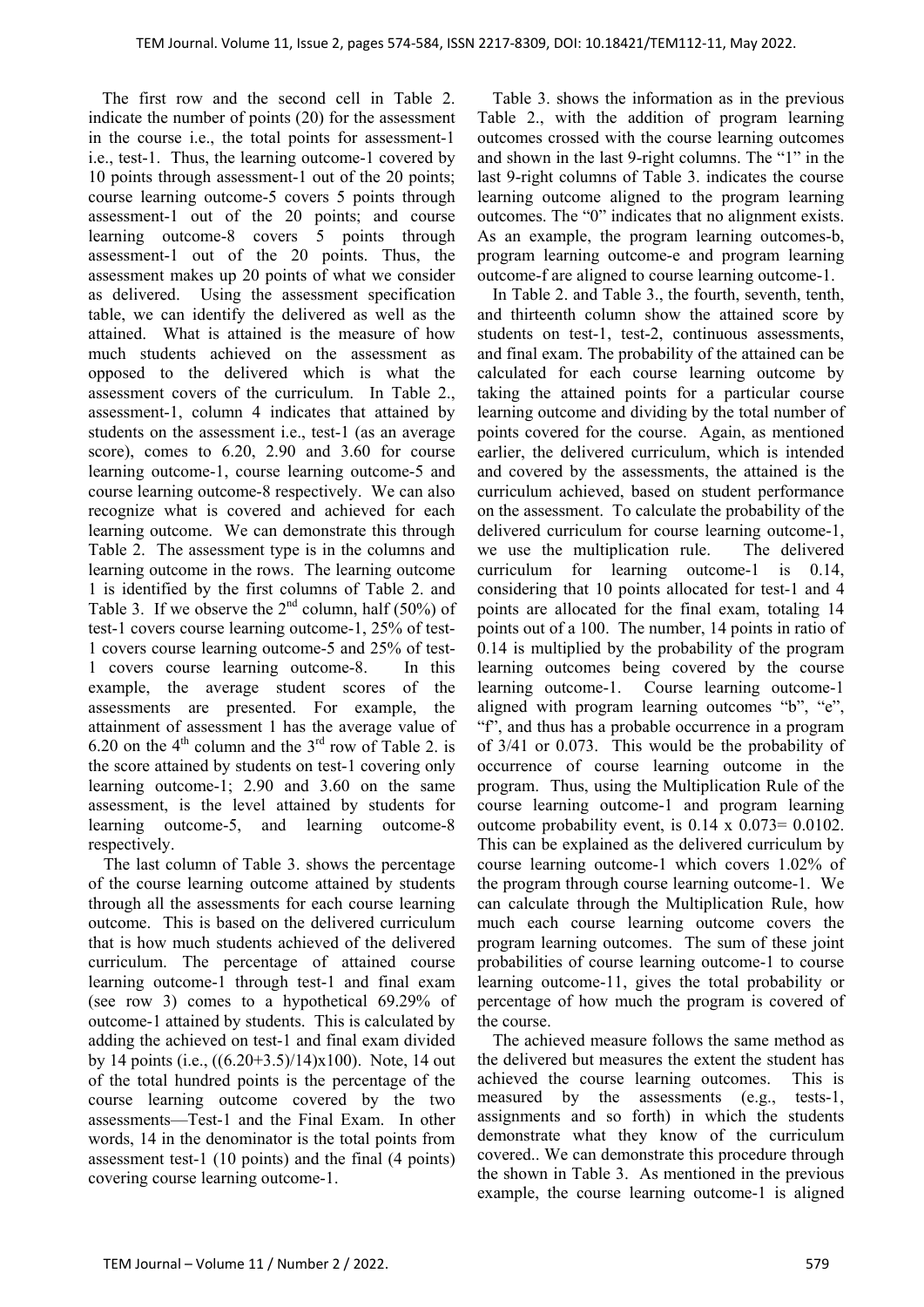with program learning outcomes "b", "e", "f", and thus has a probable occurrence in a program of 3/41 or 0.073; the denominator 41, is the total number of times the program learning outcomes are being covered by some aspect in the course. The percentage covered by the assessments of the course is the "total" joint probability of the assessment covering the course learning outcome "crossed" by its occurrence in the list of program outcomes.

 In the fourth column in the third raw, the value of 6.20 (Table 2. or Table 3.) is the average score students achieved on test-1, out of the 10 points covering the course learning outcome-1. Similarly, 3.5 is the average student score achieved by students on the final exam out of "4" points covering the same learning outcome-1. Thus, the average percentage level achieved by students of the course learning outcome-1 is  $(6.20+3.5)/100=0.097$ . Thus, using the Multiplication Rule of the achieved course learning outcome-1 and program learning outcome is 0.097 x 0.073= 0.007 which suggests students achieved the covered in the course curriculum through learning outcome-1 at a 0.7 chance of the program achieved through course learning outcome-1.

If the course learning outcomes are accounted by 100 points covered by the assessments, the ratio of achieved course learning outcome-2 of the total covered is 15.7/100. The probability that the program learning outcomes covered by the course learning outcome-2 is 4/41. Thus, the attained program learning outcomes covered by course learning outcome-2, can be calculated using the Multiplication Rules of Probability in which the "occurrence" of learning outcome-2 is crossed by the probability of the program learning outcomes is covered by the course learning outcome-2. This joint probability is the  $(15.7/100)x(4/41) = 0.015$  which states that for learning outcome-2 students attained 1.5% of the program learning outcomes.

If we can calculate a measure of the program learning outcomes through course learning outcome-1, we can also calculate an aggregate measure of how much is covered and attained for a program being covered by a set of course learning outcomes. The approach is algorithmic and easily applicable to course or even student level, we can determine how much a student achieved of the program learning outcomes of all the courses taken. For a single course a measure of delivered or attained program learning outcomes can be calculated. The computed percentage of delivered as well as the attained program learning outcome are shown in Table 4. The  $6<sup>th</sup>$  column of Table 4. represents the Multiplication Rule of probabilities of the delivered course learning outcome. Using the Multiplication Rules of probability, the probability of two events of delivered course learning outcomes and the ratios of course learning outcome found in program learning outcomes is the product of the respective

probabilities shown in the  $6<sup>th</sup>$  column of Table 4. The ratio of the occurrence of the delivered course learning outcome across all program learning outcomes is illustrated through in Table 4. We demonstrate an example using learning outcome-2 where program learning outcome "a", "c", "h" and "i" is aligned to course learning outcome-2 and measured by test-2 and the final exam (see Table 3.). Both assessments, test-2 and the final exam cover 22% of the total score for the course. As a repetition of the demonstration above, the program covered by the course learning outcome-2 is 4/41 (9.8%). The Multiplication Rule of probability of the delivered curriculum covered by the course learning outcome-1 for the program is  $(22/100)$  x  $(9.8/100) = 0.02146$ (see column 6 of Table 4.). The measure of 0.022 indicates the percentage score of about 2.2% covering the program learning outcomes by the assessments of course learning outcome-2. In terms of the attained, we can calculate the hypothetical average for each assessment i.e., test-2 and the final exam being 8.4 and 7.4 respectively; their sum is 15.4, which is the average attained out of a hundred i.e., 15.4% and has a probability of 0.154. The chance of occurrence of attained program learning outcome is  $(15.4/100)$  x  $(9.8/100) = 0.015386$  (see column 9 of Table 4.) that comes to a percentage score of 1.5% level attainment of the program outcomes per course. This can have a total score by summing up each program learning outcome attained. Every course has a measure for the delivered course learning outcomes found in the program, where an aggregate score in percentage can be calculated for courses covering the program learning outcomes. By scaling the process, it can lead to an aggregate score of the delivered courses for a program and how much each course quantitatively contributes to the delivered content of a program. In totality, a measure for the whole program can be calculated to whether the program learning outcomes have been achieved by the delivered curriculum.

Column 6 of Table 4. shows the probabilities of the covered learning outcomes. The sum of the column gives a measure of the course covering the program learning outcomes. Similarly, the last column (column 9) sum provides a measure of the attained course learning outcomes covering the program or in another words the quantitative measure of achieved program learning outcomes for each course learning outcome for the course or module. We can develop a set of equations from the specification tables (see Table 3. and Table 4.) which could cover the course or program. If the values in terms of assessments i.e., covered or attained could be built into a specified data within the database, these data systems can be operational and computational.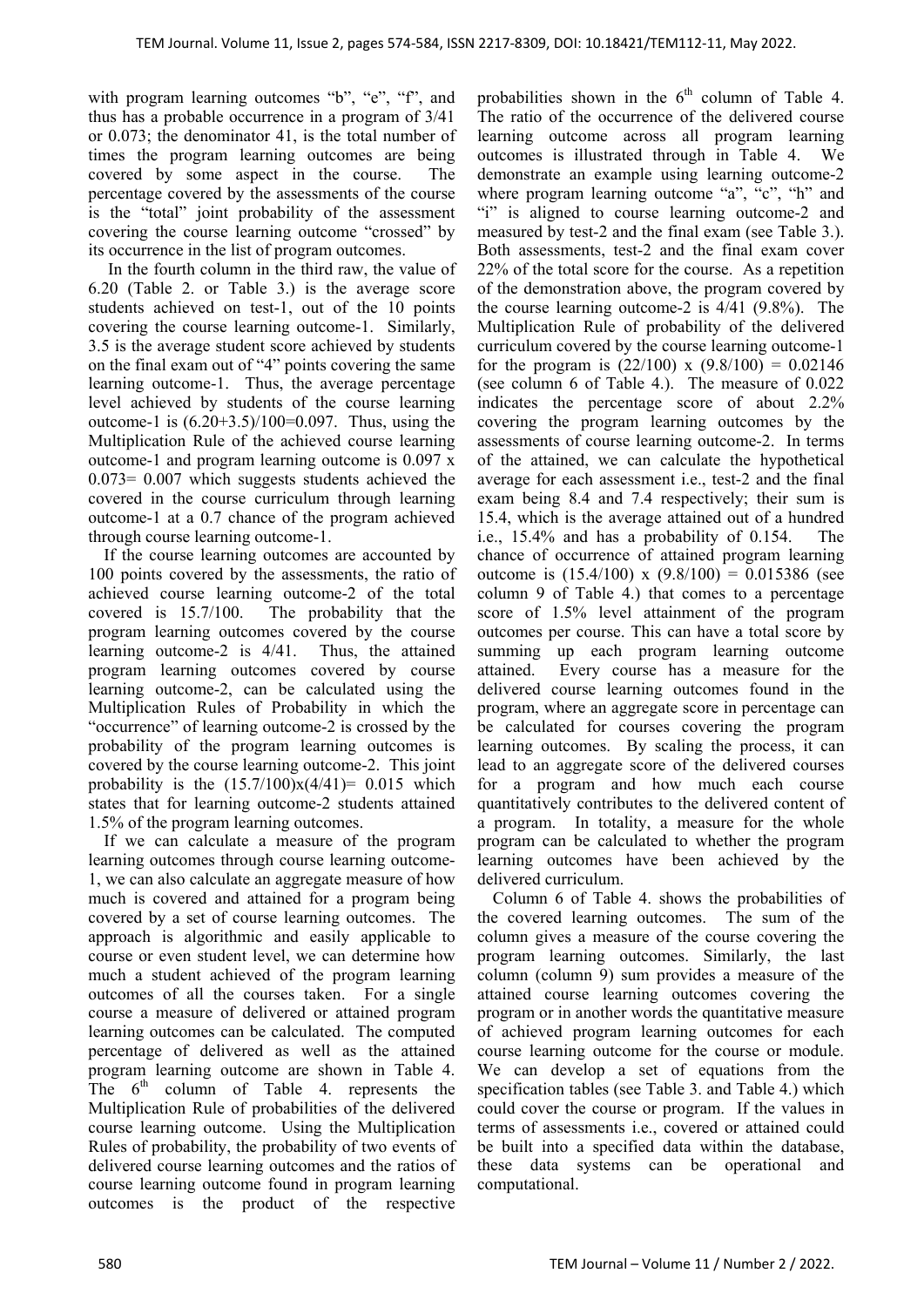#### **6. Discussion**

The goal of this study was to calculate how much of the program learning outcomes have been attained by the students. *We have demonstrated a method in which a unit, a college or even a teaching and learning institution can calculate the average score of the program learning outcomes as an overall measure of the program achievement.* The data used in this study was hypothetical, the method matched course learning outcomes with program learning outcomes and assessments. The delivered i.e., "declared" course learning outcomes where used as a base and example of the curriculum match to the course learning outcomes.

This study demonstrates through an empirical and scientific approach the "average" level of students attained work on course or unit assessments; with the purpose of attaining the program learning outcomes. The method allows to measure individual student or group of students (whole classes) in a course or module and whether the course curriculum delivered has achieved the intended curriculum through the course learning outcomes.

Assessments are now used widely to address student learning. Currently many accreditation institutions are using assessments to evaluate the learning outcomes. For instance, the Accreditation Board for Engineering and Technology (ABET) according to Veltri et.al. [12], has developed criteria for the course assessments which are used to determine if the program learning outcomes and course learning outcomes are aligned to the standards of the ABET and thus are benchmarked to some external standards. A common practice among universities and a case in point are the Australian universities; they provide statements of generic outcomes of a university education as a condition of national funding and that they are achieving these outcomes [11]. Australian universities also seek to have graduate attributes fulfilled and reflected in the program design through the courses and learning outcomes in the program courses. The attainment of graduate attributes is not straightforward [17]. It involves ensuring the learning outcome (program and course) are covered using indirect methods and data analysis techniques in curriculum documentation, student perceptions, longitudinal data analysis, perceptions of alumni, and faculty [17], [18].

The method developed in this study, starting with specification tables or what is known as curriculum matrixes. There are a number and types of specification tables that can be developed. A curriculum specification table which maps the courses to align with the program learning outcomes. At different level, there is what is known as the assessment specification tables, which specify the

assessments and their alignment to the course learning outcomes. Within the specification table of aligned assessments to course learning outcomes, followed by the alignments course learning outcomes to program (see Table 2. and Table 3.). The curriculum of a course or module can be aligned through what is known as a curriculum matrix to check whether the curriculum is delivered [19], [20], [21]. The concept of curriculum mapping i.e., alignment is adapted from curriculum design concepts mapping the course learning outcomes to program learning outcomes [22]. Concomitantly, the assessments designed for the curriculum evaluation and planning allow to evaluate whether the learning outcomes have been achieved and determine whether cognitively and non-cognitively they assess the knowledge, skills and competencies embedded in the learning outcomes. Many higher education institutions rely on those learning outcomes that meet the college or institutional accreditation requirements, they also assure that the designed program objectives are embedded in the learning outcomes which have been delivered. The mapping of course learning outcomes to program is rather done through a judgement process where agreement is moderated by stakeholders of the course. Expanding this process to include students and employers might expand this process to objective evidence and triangulate the process. Thus, in this study, assessments were mapped to the learning outcomes and then calculated by how much i.e., quantitatively, were delivered and how much were attained. One challenge of this work is to attempt to address the delivered and assume that it has been declared, i.e., have been achieved (See English, [23] cited in Robley, Whittle & Murdoch‐Eaton [24]).

The key artifact used in this process is the curriculum matrix or what is known as the alignment matrix in which it allowed us to align program learning outcomes to course learning outcomes. A matrix could be used to also map the graduate attributes to program learning outcomes allowing for closure where the loop from the mission to program learning outcomes is cycled through. In doing so the institution can claim that what the mission leading to the skills and proficiencies in students has been achieved.

More importantly, the alignment matrix presented in this study crossed program learning outcomes and course learning outcome (proxy to the designed curriculum). Within the table, the weights of the assessments were embedded in the specification table. The mapping of assessment items of a course and then to program learning is a process whereby a judge or a panel, logically and interpretably rate each item, element, or unit in a course assessment to match the course learning outcome. The course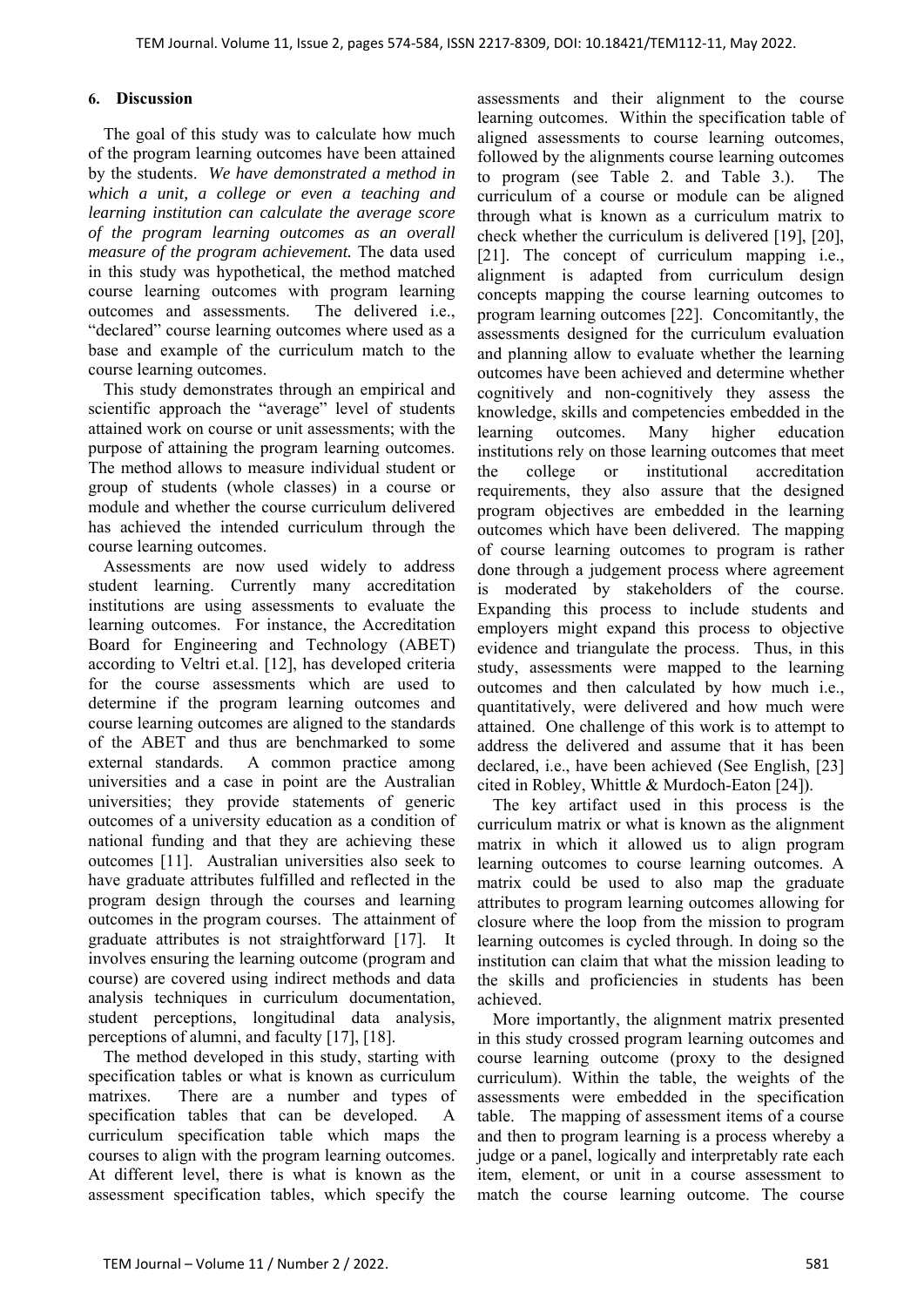learning outcomes are derived from the course objectives which are delivered from the program learning outcomes. The process is consensually driven in that inter-rater agreement which validates the alignments especially the alignment of the course learning outcome with assessments, in what Biggs [24] called constructive alignment model. Going up the ladder or hierarchy: course learning outcomes to program learning outcomes and program learning outcomes to graduate attributes.

Not all course learning outcomes can be addressed by the assessments. As item questions or units are judged to cover the course learning outcomes, they are mere approximations of the delivered curriculum that reflect the course learning outcomes. The attained would be how much students achieved on the assessments in some units of measure. The practical implication of this process is not only that the learning outcomes achieved are measured but through the measurement it could be determined which learning may be overly stressed or achieved in a module and thus allow for correction in the coverage of the module. The approach also helps to address the paucity of the elements not covered and immediately apply corrective action by calling out for those learning outcomes that are not complete or imbalanced. Even when such coverage is distributed fairly i.e., normally; calculating what is attained provides us with some understanding of where there are gaps in teaching and learning and the needed focus in the future.

In summary, the process underlined in this paper suggests, firstly: the judgement of the assessment, specifically item level assessments being aligned to the course learning outcomes and providing the weights of each assessment covering the course learning outcome. Secondly, the alignment of course learning outcomes to program learning outcomes. Thirdly, the calculations of the joint probabilities of the delivered and attained learning outcomes through the algorithm presented in this paper. The alignments shown in the specification tables allow for the development of further work in this area to go beyond course level analysis, to program level. Thus, bringing *the possible and fundamental changes to student assessment and a new thinking and paradigmatic shift in how students are assessed, rather than have them assessed on the specific modules, the method allows to perform the calculation to the extent which students have achieved or attained the program learning outcomes. This shift would be viable and logical as it would reflect what is set forth in outcome-based learning.* 

Indirect measure also plays a significant role in assessing students' knowledge of the achieved learning outcomes. When students are the ones who are assessed, it would be important for them to reflect on whether the assessments are aligned with course learning outcomes or whether the learning outcomes have been fulfilled. Any future work shall be triangulating the process to reflect and integrate student instructors or even stakeholder ratings of the assessments and whether they reflect the learning outcomes. Also, because the attainment of learning outcomes leads to the acquisition of graduate attributes, future involvement of employers in the judgement of whether the learning outcomes have been achieved will significantly increase the validity of such approach. The empirical method thus, can substantiate the attainment not only of learning outcomes but of graduate attributes and thus, fulfilling the objectives and the mission of the institution [25],[26],[27].

## **7. Conclusion**

Bringing closer the university mission to goals and to course learning outcomes is not exactly easy. Particularly when the higher education institution, as in this study has a strong liberal arts education detached from discipline-based learning such as business or engineering. Controlling for such diversity is necessary to bring learning outcomes into some cohesive sense that reflect the mission of the institution. At the end of the line, when the students have ensured they attained the learning outcome, it is expected that they are disposed with attributes embedded mission of the institution.

Further establishing program learning outcomes is not easy and has to stem from a strong conceptual framework of the college or university. The development of these aspects is generally approached consensually where the university community review and re-review the university learning outcomes or program learning outcomes. The course mapping exercise charts the course learning outcomes with the program learning outcomes and is one of the fundamental tools to establish an empirical approach to whether the course and curriculum cover the program learning outcome. While essential elements through faculty within a program judge the alignment of a course to program learning outcomes, the approach is limited as it draws on a single stakeholder and leave students in judging whether the material they learned was covered in the learning program. Further, involvement of students and other stakeholders could bring more credible results to whether the program, course objectives and course learning outcomes are aligned.

As the assessment tasks can be derived from the learning outcomes, it is generally the faculty that generates the assessments from the curriculum to check whether the curriculum covers the learning outcomes. When teaching is done, assessments are developed based on the curriculum delivered. Once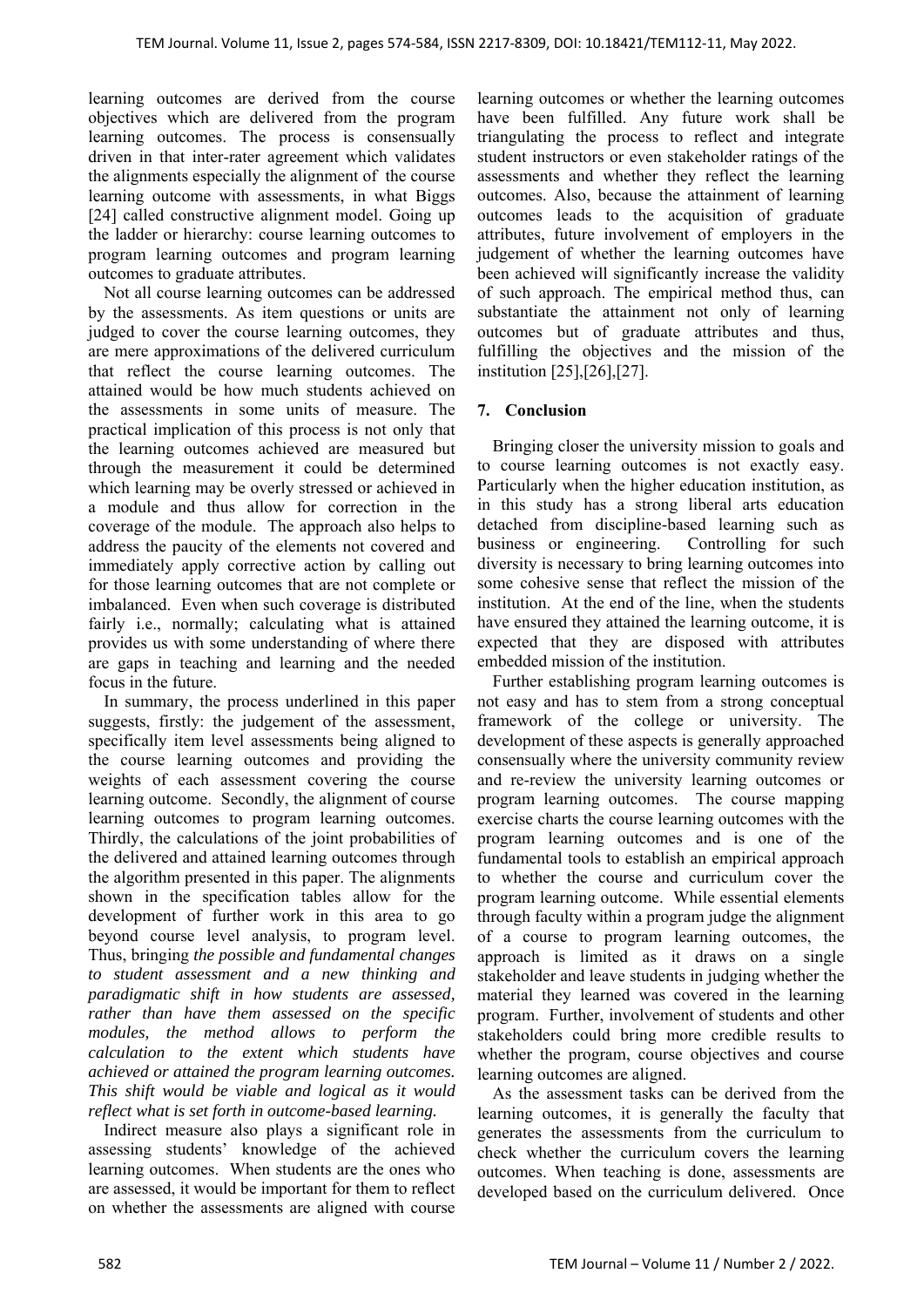this is all done, assessments are administered to see if the delivered curriculum is attained. The data generated, and outcomes can be reviewed to calculate the achievement level of the learning outcomes [28]. Aligning the assessment to outcomes is key to the development of this study. We see these specification tables provide a system of numerically organized data sets or specification tables of delivered and attained learning outcomes. From these tables we can develop matrices and from these matrices equations that can be scaled to courses but also programs. There will be generalized equations of programs, or at college level. We can also develop these matrices and equations for the delivered as well achieved outcome for each student and for a single course or all the courses, the student takes that account for the program. These equations can in fact be scaled such that program learning outcomes can be aligned to core values of the institution and thus allow to scale these equations to a variegated alignment matrix.

Given the limitations stated above (end of the discussion section), the empirical and objective approach of measuring the program learning outcome is so robust, particularly this being a high impact study. We believe the approach could lead to a reconceptualization of how assessment of higher education could be performed. We close this paper with this tenuto: That rather than we assess students on what was achieved in the assessment, a more viable method is to assess whether the students have achieved the program learning outcomes for a specific program.

## **References**

- [1]. Provezis, S. J. (2010). *Regional accreditation and learning outcomes assessment: Mapping the territory* (Doctoral dissertation, University of Illinois at Urbana-Champaign).
- [2]. Miller, M. A. (2006). Trends and issues: The value of learning. *TIAA-CREF Institute Trends and Issues*.
- [3]. Spady, W. (1993). Belconnen ACT; Australian Curriculum Studies Association. *Outcome-based Education*.
- [4]. Allan, J. (1996). Learning outcomes in higher education. *Studies in higher education*, *21*(1), 93-108. https://doi.org/10.1080/03075079612331381487
- [5]. Webb, N. L. (2007). Issues related to judging the alignment of curriculum standards and assessments. *Applied measurement in education*, *20*(1), 7-25.
- [6]. Linn, R. L., & Gronlund, N. E. (2000). Measurement and assessment in teaching (81hEdition). *New Jersey, USA: Prentiee Hall*.
- [7]. Gagne, R. M. (1962). The acquisition of knowledge. *Psychological review*, *69*(4), 355. https://doi.org/10.1037/h0042650
- [8]. Gagne, R. M. (1970). *The conditions of learning*. Holt, Rinehart and Winston.
- [9]. Huet, I., Oliveira, J., Costa, N., De Oliveira, J. (2009). *The effectiveness of curriculum maps of alignment in higher education*. In Nygaard, C., Holtham, C., Courtney, N. (Eds.), Improving students' learning outcomes (pp. 275- 287). Copenhagen, Denmark: Copenhagen Business School Press.
- [10]. Booker, W. I. (1984). *Specifying and Testing Prerequisites of Major Learning Outcomes in Selecting Mathematics Courses as a Basis for Academic Program Mapping in Higher Education* (Doctoral dissertation, The Florida State University).
- [11]. Bond, C. H., Spronken-Smith, R., McLean, A., Smith, N., Frielick, S., Jenkins, M., & Marshall, S. (2017). A framework for enabling graduate outcomes in undergraduate programmes. *Higher Education Research & Development*, *36*(1), 43-58. https://doi.org/10.1080/07294360.2016.1170767
- [12]. Veltri, N. F., Webb, H. W., Matveev, A. G., & Zapatero, E. G. (2011). Curriculum Mapping as a Tool for Continuous Improvement of IS Curriculum. *Journal of Information Systems Education*, *22*(1), 31-42.
- [13]. Hasson, F., & Keeney, S. (2011). Enhancing rigour in the Delphi technique research. *Technological Forecasting and Social Change*, *78*(9), 1695-1704. https://doi.org/10.1016/j.techfore.2011.04.005
- [14]. Michael, J. (2006). Where's the evidence that active learning works?. *Adv Physiol Educ*, *30*, 159-167. https://doi.org/10.1152/advan.00053.2006
- [15]. Pratt, J. A., Keys, A., & Wirkus, T. (2014). Preparing information systems graduates for a complex society: Aligning IS curricula with liberal education learning outcomes. *Journal of Information Systems Education*, *25*(1), 35-44.
- [16]. Daigle, R. J., Hayes, D. C., & Hughes, K. E. (2007). Assessing student learning outcomes in the introductory accounting information systems course using the AICPA's core competency framework. *Journal of Information Systems*, *21*(1), 149-169. https://doi.org/10.2308/jis.2007.21.1.149
- [17]. Hughes, C., & Barrie, S. (2010). Influences on the assessment of graduate attributes in higher education. *Assessment & Evaluation in Higher Education*, *35*(3), 325-334. https://doi.org/10.1080/02602930903221485
- [18]. Spronken-Smith, R., Bond, C., McLean, A., Frielick, S., Smith, N., Jenkins, M., & Marshall, S. (2015). Evaluating engagement with graduate outcomes across higher education institutions in Aotearoa/New Zealand. *Higher Education Research & Development*, *34*(5), 1014-1030.

https://doi.org/10.1080/07294360.2015.1011098

[19]. Morehead, P., & LaBeau, B. (2005). Successful curriculum mapping: Fostering smooth technology integration. *Learning & Leading with Technology*, *32*(4), 12-17.